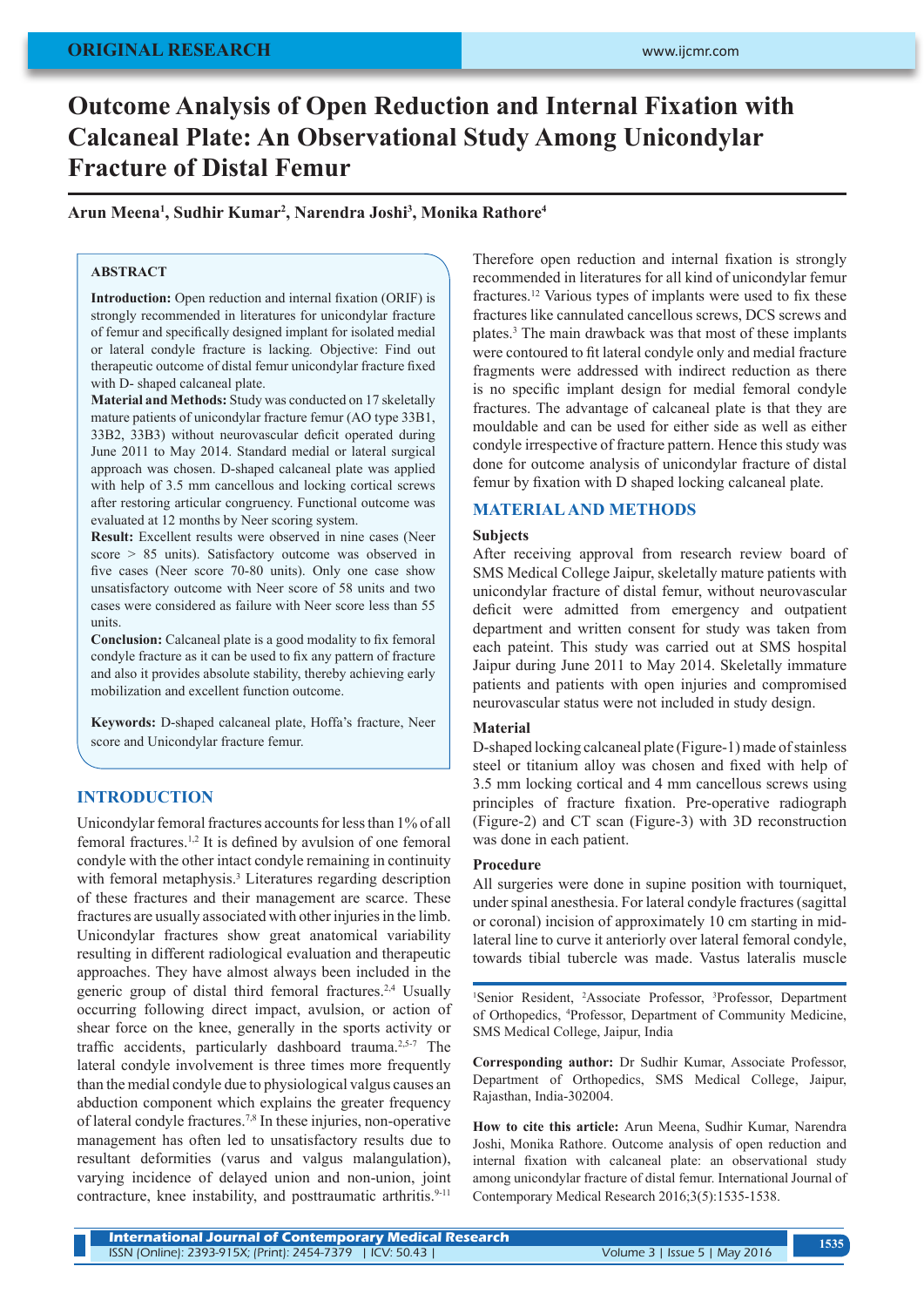incised from lateral intermuscular septum and elevated anteriomedially. Joint capsule was incised over anterior one third of lateral femoral condyle to facilitate exposure of the articular surface. After anatomical reduction under direct vision fracture was temporally fixed with k-wires. Similarly for medial condyle fractures (sagittal or coronal) incision was made on medial aspect of knee approximately 10 cm proximal to joint line in the line of posterior border of tendon of adductor magnus and extended distally toward tibial tuberosity. Adductor magnus muscle and tendon retracted posteriorly and vastus medialis retracted anteriorly to expose the joint. The capsule and synovium incised at the joint over anterior one third of medial femoral condyle in the line of skin incision. This incision extended proximally enough to expose the medial femoral condyle, the Patellofemoral groove and the intercondylar area. After anatomical reduction fracture is temporally fixed with k- wires.

After attaining articular congruency D-shaped calcaneal plate was chosen and moulded to fit the contour of condyle. Plate was fixed with 3.5 mm locking cortical and 4 mm cancellous screws. Hemostasis achieved by electrocautrization after tourniquet release and thus drain was not use. Capsule Closure done with absorbable sutures and skin and subcutaneous tissues closed in a routine manner.

Post operative x ray was taken (Figure-4). Post operatively a posterior splint or articular splint was applied for 2 days. For initial 48 hours active toe movements and quadriceps



**Figure-1:** D-shaped locking calcaneal plate



**Figure-2:** Anteroposterior and Lateral view of X-ray

strengthening exercises was done. On post operatively 3<sup>rd</sup> day assisted active knee mobilization was started. Partial weight bearing was started at 10-12 weeks and progressed to full weight bearing as tolerated. Regular follow-up was done at 2 weeks, 1 month, 3 months, 6 months and 12 months.

## **Evaluation at final follow up**

Functional outcome was analyzed by Neer<sup>10</sup> scoring at 12 months as follows;- Excellent- more than 85 points Satisfactory-70-85 points unsatisfactory-55-69 points Failure- less than 55 points

# **STASTICAL ANALYSIS**

Data were arranged in form of mean and S.D. These were analyzed by analysis of variance (ANOVA) tests. Final outcome data were expressed in form of proportions. Difference in proportions were analyzed using chi square test. The level of significance was kept 95% for all statistical analysis.

## **RESULTS**

Total 21 cases of unicondylar fracture of distal femur cases reported at SMS hospital during June 2011 to May 2014, out of these 17 cases met eligibility criteria of study. Out of 17 treated patients 16 were male and only one patient was female. Average age was 36.76 (21-65) years. All patients



**Figure-3:** CT-Scan



**Figure-4:** Post operative X-ray

| 1536 | <b>International Journal of Contemporary Medical Research</b> |                                              |  |  |  |
|------|---------------------------------------------------------------|----------------------------------------------|--|--|--|
|      | Volume 3   Issue 5   May 2016   ICV: 50.43                    | ISSN (Online): 2393-915X; (Print): 2454-7379 |  |  |  |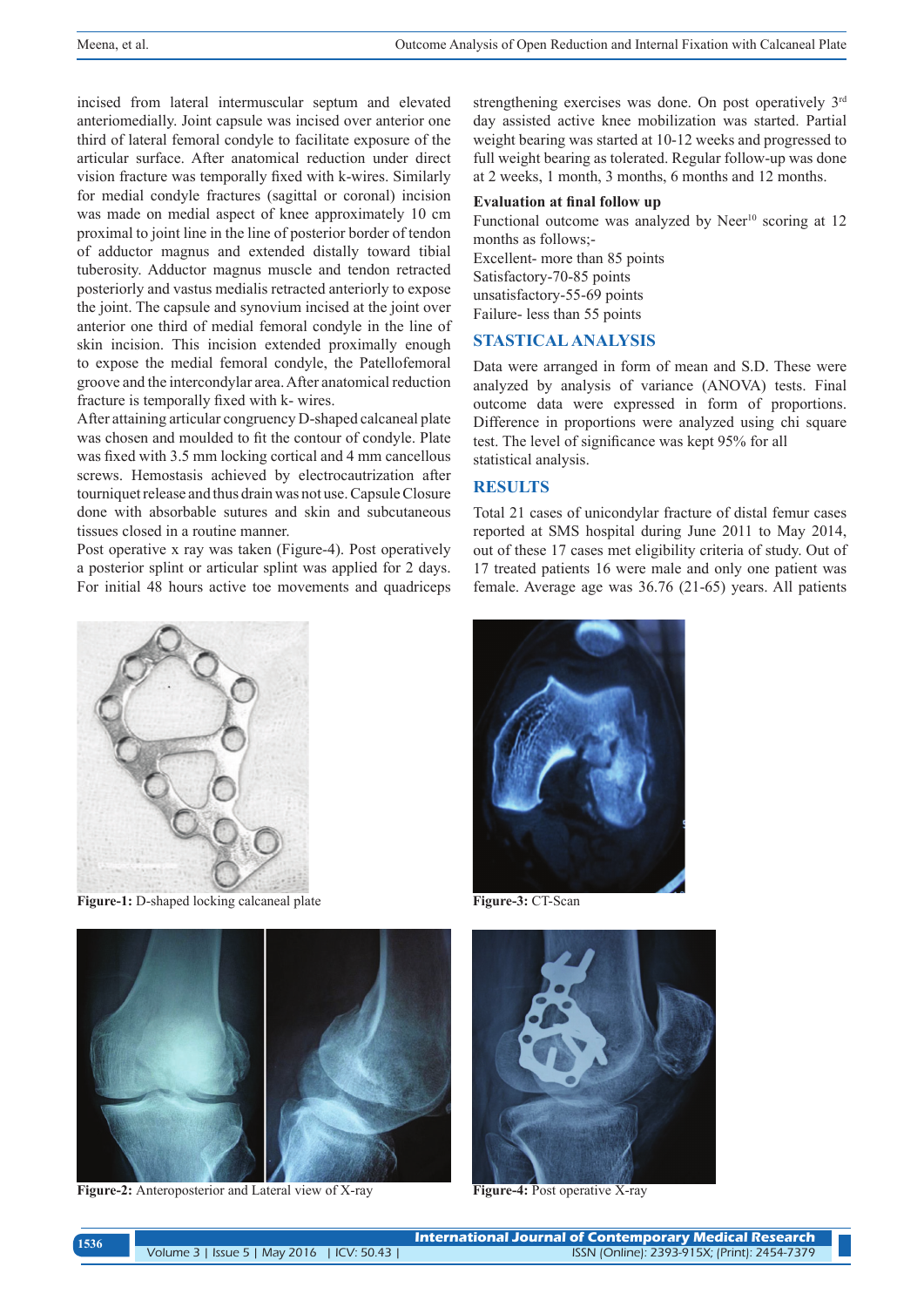sustain their fracture from severe direct trauma i.e. motor vehicle accident (14 cases), slip on ground (one case), fall of heavy weight (one case) and assault (one case). Out of 17 cases five cases were classified as AO 33B1, five cases as AO 33B2, and seven cases as AO 33B3 (Hoffa's fracture) according to the AO-ASIF system.

There was a significant improvement in range of motion from  $22.82(\pm 11.25)$  to  $108.52(\pm 35.72)$  from 2 weeks to 1 year post operative period  $(P=<0.001)$  (Table-1). This improvement in range of motion was not associated with type of fracture statistically (P>0.05) (Table-2).

Out of total 17 cases, majority (14/17=82.35%) has good (excellent and satisfactory) outcome of the procedure whereas in only 3 cases it was either unsatisfactory or poor. Overall outcome was not significantly associated with type of fracture ( $P = 0.109$ ) (Table-3).

One patient with unsatisfactory result was of communited lateral condyle Hoffa's fracture. At follow-up of 12 months his fracture was healed but he had limited range of motion of knee joint. Other four patients with Hoffa's fracture maintain satisfactory reduction overtime with three excellent and one satisfactory result; moreover no avascular necrosis of the fracture fragment was observed. There was no angular

| S. No.                                                            | <b>Follow-up (Duration)</b> | <b>Range of motion</b> |  |  |  |
|-------------------------------------------------------------------|-----------------------------|------------------------|--|--|--|
|                                                                   | 2 weeks                     | 22.824±11.254          |  |  |  |
| $\overline{c}$                                                    | 1 month                     | 44.824±18.885          |  |  |  |
| $\mathcal{E}$                                                     | 3 month                     | 70.824±22.954          |  |  |  |
|                                                                   | 6 month                     | 95.059±32.539          |  |  |  |
|                                                                   | 1 year                      | 108.529±35.728         |  |  |  |
| Repeated ANOVA = $30.37$ , P< 0.001                               |                             |                        |  |  |  |
| <b>Table-1:</b> Functional outcome in the form of range of motion |                             |                        |  |  |  |
| $(DOM) \rightarrow 1$                                             |                             |                        |  |  |  |

(ROM) at knee

displacement, no infection or non -union of unicondylar fractures during follow-up.

Rest of five lateral condyle fractures (AO 33B1) and five medial condyle fractures (AO 33B2) were having excellent to satisfactory results. Patient with satisfactory results had moderate to mild pain, together with mild loss of ROM at knee joint.

# **DISCUSSION**

Management of unicondylar fracture femur ranges from conservative to open reduction and internal fixation. Nonoperative management of undisplaced distal femoral fracture consist of a closed reduction and cast completion, a prolonged period of skeletal traction, and subsequently a variable period of external immobilization, which has led to many unsatisfactory results.12 Displaced fractures are usually treated by open reduction and internal fixation as malangulation, rotation deformity, loss of knee motion, joint contracture, and post traumatic arthritis was often associated with non-operative treatment.<sup>12</sup> Open reduction achieve articular congruency, rigid fixation, maintain length, alignment, rotation, and allow early mobilization. The main disadvantage of surgical procedure is damage to vascularity which may lead to non-union, malunion and infection. Most commonly used cancellous cannulated screws provide overall good result*,* but lack of rigid fixation and failing in maintaining congruence of articular surface with loosening of screws also has been reported. Other commonly used method of fixation by plating have disadvantage that they have predetermined screw trajectories, requires too much soft tissue dissection due to big size of implant and also the cost of implant is considerable.

Persistent exploration has evaluated surgical techniques and implant outline to alleviate these intricacies however

| S.<br>No.                           | <b>Type of fracture</b>                                                             | No. of<br>cases | $R.O.M$ at<br>2 week | R.O.M.at<br>1 month | $R.O.M.$ at<br>3 month | $R.O.M.$ at<br>6 month | $R.O.M.$ at<br>1 year |
|-------------------------------------|-------------------------------------------------------------------------------------|-----------------|----------------------|---------------------|------------------------|------------------------|-----------------------|
|                                     |                                                                                     | $(n=17)$        |                      |                     |                        |                        |                       |
|                                     | Lateral condyle<br>coronal split<br>$(Hoffa \#)$                                    | 6               | $23.333 \pm 13.352$  | $43 \pm 22.935$     | $56.167 \pm 27.636$    | $83.667 \pm 46.676$    | $91.333 \pm 51.624$   |
| 2                                   | Medial condyle<br>Coronal split<br>$(Hoffa \#))$                                    | $*1$            | 20                   | 40                  | 67                     | 70                     | 79                    |
| 3                                   | Lateral condyle<br>sagittal split                                                   | 5               | $26.2 \pm 9.149$     | $51.8 \pm 20.055$   | $89 \pm 6.083$         | $111.4 \pm 7.987$      | $125.4 \pm 10.089$    |
| $\overline{4}$                      | Medial condyle<br>sagittal split                                                    | 5               | $19.4 \pm 12.992$    | $41.0 \pm 16.643$   | $71 \pm 19.416$        | $97.4 \pm 27.492$      | $118.2 \pm 23.210$    |
| 5                                   | * ANOVA Test                                                                        |                 | $P=0.661$ , NS       | $P=0.107$ , NS      | $P=0.061$ , NS         | $P=0.407$ , NS         | $P=0.264$ , NS        |
| *not included in calculation as n<2 |                                                                                     |                 |                      |                     |                        |                        |                       |
|                                     | <b>Table-2:</b> Functional outcome in the form of ROM according to type of Fracture |                 |                      |                     |                        |                        |                       |

| S. No.                                                                                                                     | <b>Type of fracture</b>          | <b>Excellent A</b> | <b>Satisfactory B</b> | Unsatisfactory C | Poor D |  |
|----------------------------------------------------------------------------------------------------------------------------|----------------------------------|--------------------|-----------------------|------------------|--------|--|
|                                                                                                                            | Lateral condyle coronal $(n=6)$  |                    |                       |                  |        |  |
|                                                                                                                            | Medial condyle coronal $(n=1)$   |                    |                       |                  |        |  |
|                                                                                                                            | Lateral condyle sagittal $(n=5)$ |                    |                       |                  |        |  |
|                                                                                                                            | Medial condyle sagittal $(n=5)$  |                    |                       |                  |        |  |
|                                                                                                                            | Total $(n=17)$                   |                    |                       |                  |        |  |
| *A and B considered good result and C and D considered poor results. Chi square=6.679 with three degree of freedom P=0.109 |                                  |                    |                       |                  |        |  |
| Table-3: Overall Functional outcome according to type of Fracture                                                          |                                  |                    |                       |                  |        |  |